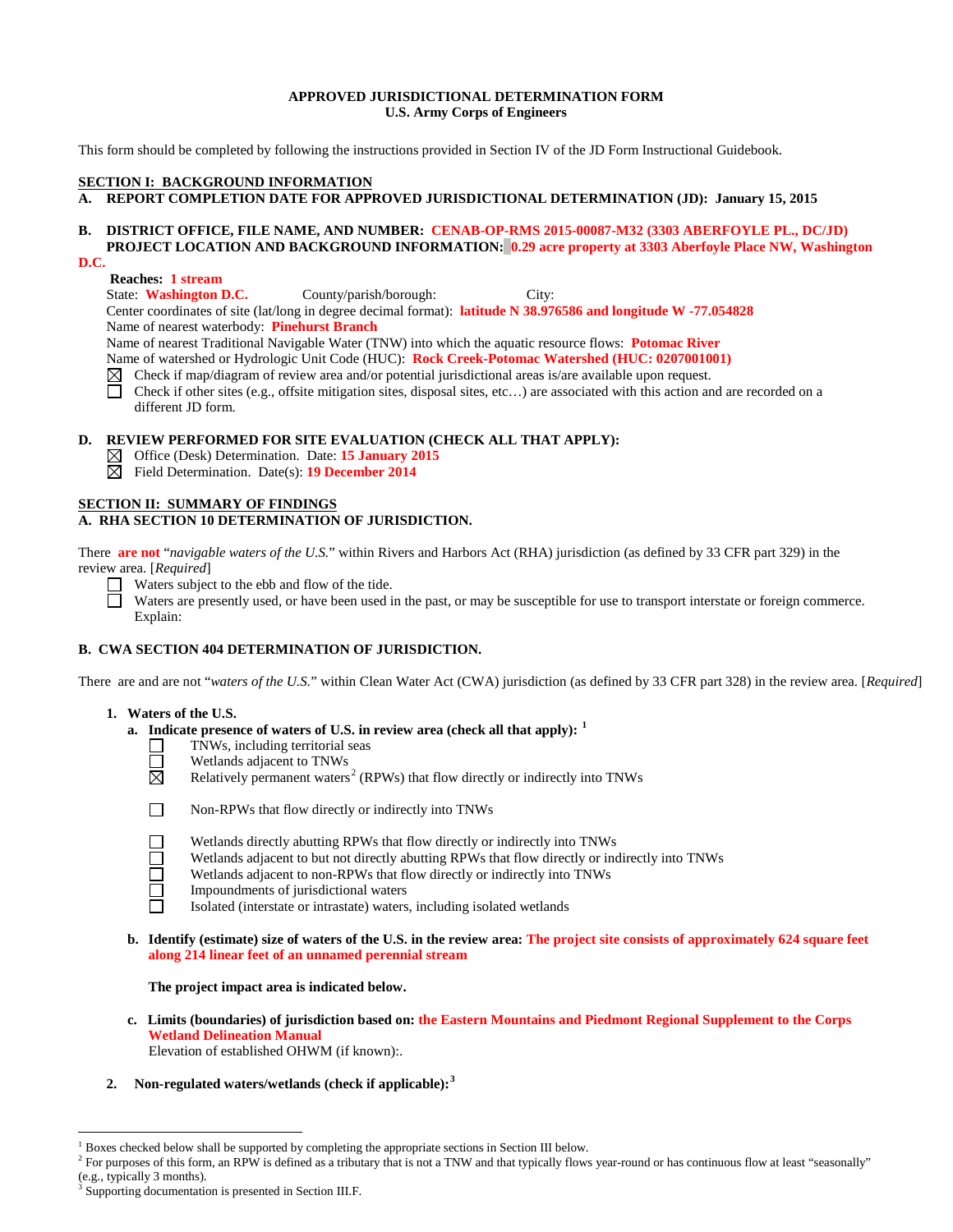Potentially jurisdictional waters and/or wetlands were assessed within the review area and determined not to be jurisdictional. Explain:

### **SECTION III: CWA ANALYSIS**

### **A. TNWs AND WETLANDS ADJACENT TO TNWs**

**The agencies will assert jurisdiction over TNWs and wetlands adjacent to TNWs. If the aquatic resource is a TNW, complete Section III.A.1 and Section III.D.1. only; if the aquatic resource is a wetland adjacent to a TNW, complete Sections III.A.1 and 2 and Section III.D.1.; otherwise, see Section III.B below**.

#### **1. TNW**

Identify TNW:

Summarize rationale supporting determination:

## **2. Wetland adjacent to TNW**

Summarize rationale supporting conclusion that wetland is "adjacent":

## **B. CHARACTERISTICS OF TRIBUTARY (THAT IS NOT A TNW) AND ITS ADJACENT WETLANDS (IF ANY):**

**This section summarizes information regarding characteristics of the tributary and its adjacent wetlands, if any, and it helps determine whether or not the standards for jurisdiction established under Rapanos have been met.** 

**The agencies will assert jurisdiction over non-navigable tributaries of TNWs where the tributaries are "relatively permanent waters" (RPWs), i.e. tributaries that typically flow year-round or have continuous flow at least seasonally (e.g., typically 3 months). A wetland that directly abuts an RPW is also jurisdictional. If the aquatic resource is not a TNW, but has year-round (perennial) flow, skip to Section III.D.2. If the aquatic resource is a wetland directly abutting a tributary with perennial flow, skip to Section III.D.4.**

**A wetland that is adjacent to but that does not directly abut an RPW requires a significant nexus evaluation. Corps districts and EPA regions will include in the record any available information that documents the existence of a significant nexus between a relatively permanent tributary that is not perennial (and its adjacent wetlands if any) and a traditional navigable water, even though a significant nexus finding is not required as a matter of law.**

**If the waterbody[4](#page-1-0) is not an RPW, or a wetland directly abutting an RPW, a JD will require additional data to determine if the waterbody has a significant nexus with a TNW. If the tributary has adjacent wetlands, the significant nexus evaluation must consider the tributary in combination with all of its adjacent wetlands. This significant nexus evaluation that combines, for analytical purposes, the tributary and all of its adjacent wetlands is used whether the review area identified in the JD request is the tributary, or its adjacent wetlands, or both. If the JD covers a tributary with adjacent wetlands, complete Section III.B.1 for the tributary, Section III.B.2 for any onsite wetlands, and Section III.B.3 for all wetlands adjacent to that tributary, both onsite and offsite. The determination whether a significant nexus exists is determined in Section III.C below.**

- **1. Characteristics of non-TNWs that flow directly or indirectly into TNW**
	- **(i) General Area Conditions:**

 Watershed size: **113.2 square miles (Rock Creek-Potomac River – 10-digit HUC 0207001001)** Drainage area: **unknown** Normal average monthly rainfall for December: **approximately 3 inches per month[5](#page-1-1)**

Departure from normal average monthly rainfall for December 2014: **1 inches more than average in the general vicinity of** 

# **the project area**

## **(ii) Physical Characteristics:**

(a) Relationship with TNW:

 $\Box$  Tributary flows directly into TNW.

 $\boxtimes$  Tributary flows through 2 tributaries before entering TNW

Project waters are approximately **8.41** river miles from TNW. Project waters are approximately **less than 1** river miles from RPW. Project waters are approximately **5.69** aerial (straight) miles from TNW.

<span id="page-1-0"></span><sup>&</sup>lt;sup>4</sup> Note that the Instructional Guidebook contains additional information regarding swales, ditches, washes, and erosional features generally and in the arid **West** 

<span id="page-1-1"></span><sup>5</sup> NOAA, National Weather Service, Advanced Hydrologic Prediction Service[, http://water.weather.gov/precip/](http://water.weather.gov/precip/) Accessed 27 January 2015. For additional information on normal rainfall, please see http://water.weather.gov/precip/about.php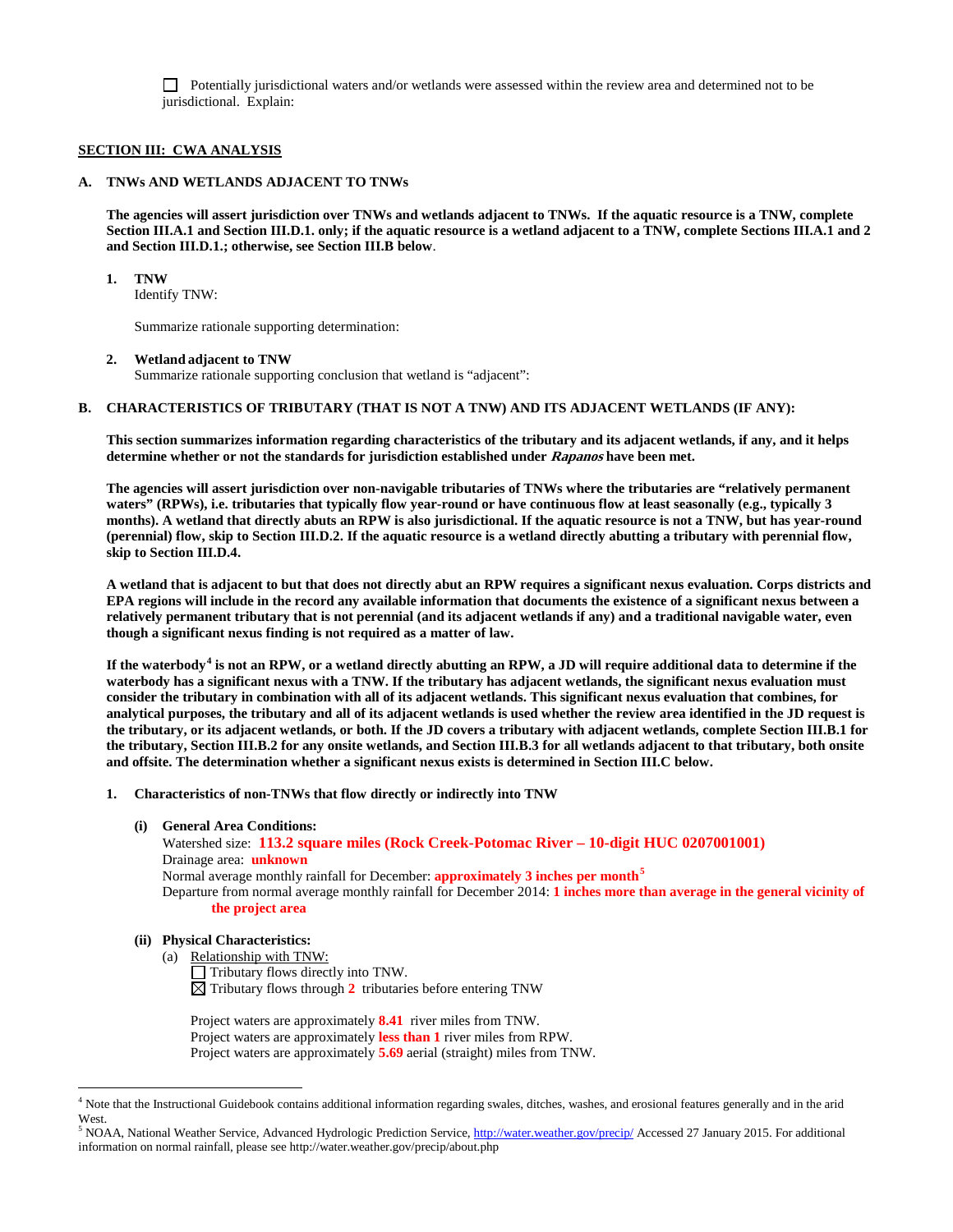|     |                                                                                                                                                                                                                                                                                                                                                                                                                                                                                                                                                                                                                                                                                                                                                                                     | Project waters are approximately less than 1 aerial (straight) miles from RPW.<br>Project waters cross or serve as state boundaries. Explain: N/A.<br>Identify flow route to TNW <sup>6</sup> : Unnamed tributary flows through Pinehurst Branch and then through Rock Creek<br>into the Potomac River, a TNW |                                                                                                                                                                                                                                                                                                                                                        |                            |                                                                                                                                                                                                                                                             |  |  |  |
|-----|-------------------------------------------------------------------------------------------------------------------------------------------------------------------------------------------------------------------------------------------------------------------------------------------------------------------------------------------------------------------------------------------------------------------------------------------------------------------------------------------------------------------------------------------------------------------------------------------------------------------------------------------------------------------------------------------------------------------------------------------------------------------------------------|---------------------------------------------------------------------------------------------------------------------------------------------------------------------------------------------------------------------------------------------------------------------------------------------------------------|--------------------------------------------------------------------------------------------------------------------------------------------------------------------------------------------------------------------------------------------------------------------------------------------------------------------------------------------------------|----------------------------|-------------------------------------------------------------------------------------------------------------------------------------------------------------------------------------------------------------------------------------------------------------|--|--|--|
|     |                                                                                                                                                                                                                                                                                                                                                                                                                                                                                                                                                                                                                                                                                                                                                                                     | Tributary stream order, if known: 1 <sup>st</sup> order                                                                                                                                                                                                                                                       |                                                                                                                                                                                                                                                                                                                                                        |                            |                                                                                                                                                                                                                                                             |  |  |  |
| (b) |                                                                                                                                                                                                                                                                                                                                                                                                                                                                                                                                                                                                                                                                                                                                                                                     | Tributary is:                                                                                                                                                                                                                                                                                                 | General Tributary Characteristics (check all that apply):<br>$\boxtimes$ Natural:<br>Artificial (man-made). Explain:<br>Manipulated (man-altered). Explain:                                                                                                                                                                                            |                            |                                                                                                                                                                                                                                                             |  |  |  |
|     |                                                                                                                                                                                                                                                                                                                                                                                                                                                                                                                                                                                                                                                                                                                                                                                     | <b>Tributary</b> properties with respect to top of bank (estimate):<br>Average width: 3 feet<br>Average depth: 2 feet<br>Average side slopes: 0.5:1                                                                                                                                                           |                                                                                                                                                                                                                                                                                                                                                        |                            |                                                                                                                                                                                                                                                             |  |  |  |
|     |                                                                                                                                                                                                                                                                                                                                                                                                                                                                                                                                                                                                                                                                                                                                                                                     | Primary tributary substrate composition (check all that apply):<br>$\boxtimes$ Silts<br>$\Box$ Sands<br>Concrete<br>Cobbles<br>$\boxtimes$ Gravel<br>$\Box$ Muck<br>$\Box$ Bedrock<br>Vegetation. Type/% cover:<br>□ Other. Explain:                                                                          |                                                                                                                                                                                                                                                                                                                                                        |                            |                                                                                                                                                                                                                                                             |  |  |  |
|     | Tributary condition/stability [e.g., highly eroding, sloughing banks]. Explain: moderate stability - banks vegetated<br>Tributary geometry:<br>Tributary gradient (approximate average slope): $\sim 1\%$ ,<br>Flow:<br>(c)<br>Tributary provides for: <b>perennial flow</b><br>Estimate average number of flow events in review area/year: <i>unknown</i><br>Describe flow regime: see above<br>Other information on duration and volume: The Corps observed flow in the unnamed tributary during the site visit<br>on 19 December 2014. The agent stated that unnamed tributary had also been flowing at the time of the wetland<br>delineation.<br>Surface flow is: <b>perennial</b> Characteristics:<br>Subsurface flow: unknown;<br>$\Box$ Dye (or other) test performed: N/A. |                                                                                                                                                                                                                                                                                                               |                                                                                                                                                                                                                                                                                                                                                        |                            |                                                                                                                                                                                                                                                             |  |  |  |
|     |                                                                                                                                                                                                                                                                                                                                                                                                                                                                                                                                                                                                                                                                                                                                                                                     |                                                                                                                                                                                                                                                                                                               |                                                                                                                                                                                                                                                                                                                                                        |                            |                                                                                                                                                                                                                                                             |  |  |  |
|     |                                                                                                                                                                                                                                                                                                                                                                                                                                                                                                                                                                                                                                                                                                                                                                                     | Tributary has (check all that apply):<br>$\boxtimes$ Bed and banks<br>shelving<br>other (list):                                                                                                                                                                                                               | $\overline{\boxtimes}$ OHWM <sup>7</sup> (check all indicators that apply):<br>$\boxtimes$ clear, natural line impressed on the bank<br>changes in the character of soil<br>vegetation matted down, bent, or absent<br>leaf litter disturbed or washed away<br>sediment deposition<br>water staining<br>Discontinuous OHWM. <sup>8</sup> Explain: N/A. | $\boxtimes$<br>$\boxtimes$ | the presence of litter and debris<br>destruction of terrestrial vegetation<br>the presence of wrack line<br>sediment sorting<br>scour<br>multiple observed or predicted flow events<br>abrupt change in plant community                                     |  |  |  |
|     |                                                                                                                                                                                                                                                                                                                                                                                                                                                                                                                                                                                                                                                                                                                                                                                     | other (list):                                                                                                                                                                                                                                                                                                 | High Tide Line indicated by:<br>oil or scum line along shore objects<br>fine shell or debris deposits (foreshore)<br>physical markings/characteristics<br>tidal gauges                                                                                                                                                                                 |                            | If factors other than the OHWM were used to determine lateral extent of CWA jurisdiction (check all that apply):<br>Mean High Water Mark indicated by:<br>survey to available datum;<br>physical markings;<br>vegetation lines/changes in vegetation types. |  |  |  |

<span id="page-2-2"></span><span id="page-2-1"></span><span id="page-2-0"></span><sup>&</sup>lt;sup>6</sup> Flow route can be described by identifying, e.g., tributary a, which flows through the review area, to flow into tributary b, which then flows into TNW.<br><sup>7</sup>A natural or man-made discontinuity in the OHWM does not neces the OHWM has been removed by development or agricultural practices). Where there is a break in the OHWM that is unrelated to the waterbody's flow regime (e.g., flow over a rock outcrop or through a culvert), the agencies will look for indicators of flow above and below the break <sup>8</sup>  $8\tilde{I}$ bid.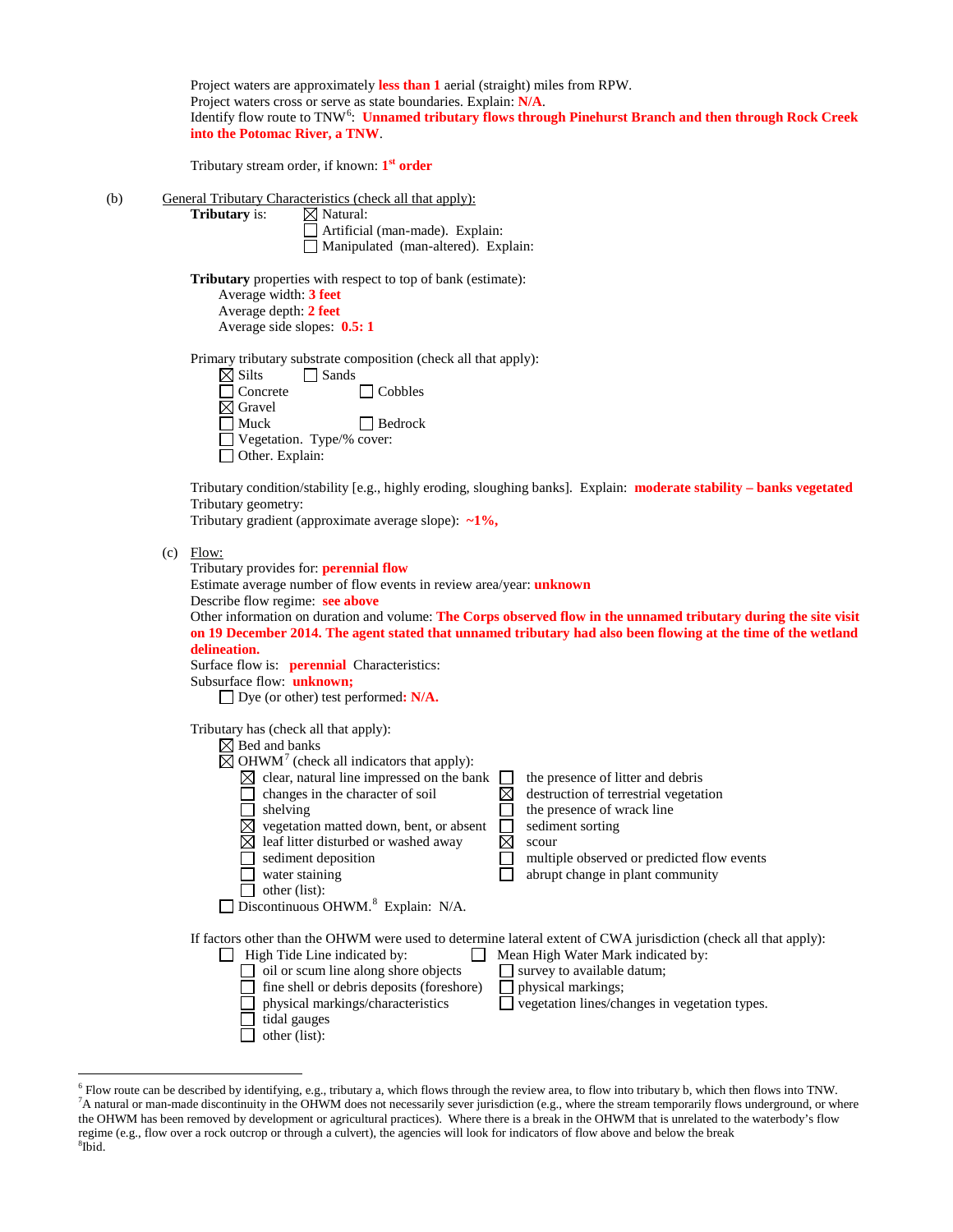## **(iii) Chemical Characteristics:**

Characterize tributary (e.g., water color is clear, discolored, oily film; water quality; general watershed characteristics, etc.). Explain: **water color is clear** 

Identify specific pollutants, if known: **unknown**

#### **(iv) Biological Characteristics. Channel supports (check all that apply):**

Riparian corridor. Characteristics (type, average width): **forested, approximately 275 feet wide** 

- Wetland fringe. Characteristics:
- $\boxtimes$  Habitat for:
	- Federally Listed species. Explain findings:

Fish/spawn areas. Explain findings: **The unnamed stream was observed to have well developed stream morphology characteristic of perennial flow, including channel sinuosity; sediment sorting; flow observed during the Corps site visit at the beginning of the "wet season" when the last rain had been approximately two days prior to the site visit; and clear and consistent bed, bank, and ordinary high water mark as indicated by the absence of rooted vegetation within the channel, the absence of debris within the channel, and some scour of the channel.**  Other environmentally-sensitive species. Explain findings:

- Aquatic/wildlife diversity. Explain findings: **The forested riparian cooridor on both sides of the stream connects to Pinehurst Parkway Park, which in turn connects to Rock Creek Park, which is the major greenspace in the heavily urbanized city of Washington D.C. Terrestrial fauna using the green cooridor of Rock Creek Park could also use Pinehurst Parkway Park and the forested riparian cooridor of the unnamed stream as additional habitat.**
- **2. Characteristics of wetlands adjacent to non-TNW that flow directly or indirectly into TNW**

## **(i) Physical Characteristics:**

- (a) General Wetland Characteristics: Properties: Wetland size: Wetland type. Wetland quality. Explain: **Refer to Section IV.B.** Project wetlands cross or serve as state boundaries. Explain: **N/A**.
- (b) General Flow Relationship with Non-TNW:

Flow is: Characteristics: Subsurface flow:Explain findings: Dye (or other) test performed:

(c) Wetland Adjacency Determination with Non-TNW:

Directly abutting  $\Box$  Not directly abutting

- Discrete wetland hydrologic connection. Explain:
- Ecological connection. Explain:
- Separated by berm/barrier. Explain:
- (d) Proximity (Relationship) to TNW

Project wetlands are river miles from TNW. Project wetlands are aerial (straight) miles from TNW. Flow is from: Estimate approximate location of wetland as within the floodplain:

#### **(ii) Chemical Characteristics:**

Characterize wetland system (e.g., water color is clear, brown, oil film on surface; water quality; general watershed characteristics; etc.). Explain:

Identify specific pollutants, if known:

## **(iii) Biological Characteristics. Wetland supports (check all that apply):**

Riparian buffer. Characteristics (type, average width):

- Vegetation type/percent cover. Explain:
- Habitat for:

Federally Listed species. Explain findings:

- Fish/spawn areas. Explain findings:
- Other environmentally-sensitive species. Explain findings:
- Aquatic/wildlife diversity. Explain findings:

#### **3. Characteristics of all wetlands adjacent to the tributary (if any)**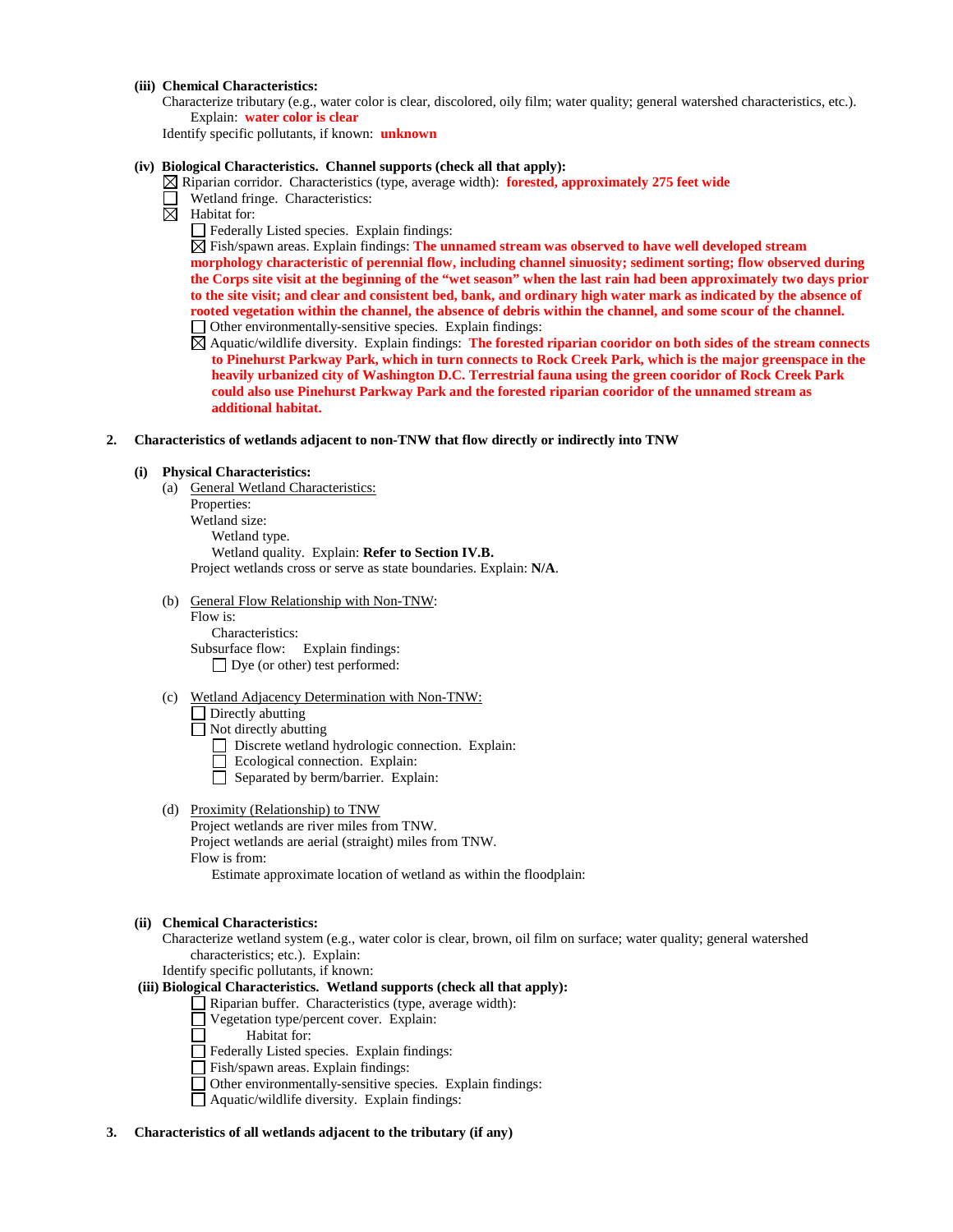All wetland(s) being considered in the cumulative analysis: Approximately acres in total are being considered in the cumulative analysis.

For each wetland, specify the following:

| Directly abuts? $(Y/N)$ | Size (in acres) | Directly abuts? $(Y/N)$ | Size (in acres) |
|-------------------------|-----------------|-------------------------|-----------------|
|-------------------------|-----------------|-------------------------|-----------------|

Summarize overall biological, chemical and physical functions being performed: **Refer to Section IV.B.**

## **C. SIGNIFICANT NEXUS DETERMINATION**

**A significant nexus analysis will assess the flow characteristics and functions of the tributary itself and the functions performed by any wetlands adjacent to the tributary to determine if they significantly affect the chemical, physical, and biological integrity of a TNW. For each of the following situations, a significant nexus exists if the tributary, in combination with all of its adjacent wetlands, has more than a speculative or insubstantial effect on the chemical, physical and/or biological integrity of a TNW. Considerations when evaluating significant nexus include, but are not limited to the volume, duration, and frequency of the flow of water in the tributary and its proximity to a TNW, and the functions performed by the tributary and all its adjacent wetlands. It is not appropriate to determine significant nexus based solely on any specific threshold of distance (e.g. between a tributary and its adjacent wetland or between a tributary and the TNW). Similarly, the fact an adjacent wetland lies within or outside of a floodplain is not solely determinative of significant nexus.** 

### **Draw connections between the features documented and the effects on the TNW, as identified in the** *Rapanos* **Guidance and discussed in the Instructional Guidebook. Factors to consider include, for example:**

- Does the tributary, in combination with its adjacent wetlands (if any), have the capacity to carry pollutants or flood waters to TNWs, or to reduce the amount of pollutants or flood waters reaching a TNW?
- Does the tributary, in combination with its adjacent wetlands (if any), provide habitat and lifecycle support functions for fish and other species, such as feeding, nesting, spawning, or rearing young for species that are present in the TNW?
- Does the tributary, in combination with its adjacent wetlands (if any), have the capacity to transfer nutrients and organic carbon that support downstream foodwebs?
- Does the tributary, in combination with its adjacent wetlands (if any), have other relationships to the physical, chemical, or biological integrity of the TNW?

## **Note: the above list of considerations is not inclusive and other functions observed or known to occur should be documented below:**

- **1. Significant nexus findings for non-RPW that has no adjacent wetlands and flows directly or indirectly into TNWs.** Explain findings of presence or absence of significant nexus below, based on the tributary itself, then go to Section III.D:
- **2. Significant nexus findings for non-RPW and its adjacent wetlands, where the non-RPW flows directly or indirectly into TNWs.** Explain findings of presence or absence of significant nexus below, based on the tributary in combination with all of its adjacent wetlands, then go to Section III.D:
- **3. Significant nexus findings for wetlands adjacent to an RPW but that do not directly abut the RPW.** Explain findings of presence or absence of significant nexus below, based on the tributary in combination with all of its adjacent wetlands, then go to Section III.D:
	- \* Aquatic Life (Organisms):
	- \* Habitat for Wildlife:
	- \* Support Nutrient Cycling:
	- \* Sediment Transport:
	- \* Pollutant Trapping:
	- \* WQ Improvement:
	- \* Temperature:
	- \* Flood Storage:
	- \* Commerce:
	- \* Navigation:
	- \* Recreation:
	- \* Public Health:
	- \* Groundwater Discharge:
	- \* Groundwater recharge:

# **D. DETERMINATIONS OF JURISDICTIONAL FINDINGS. THE SUBJECT WATERS/WETLANDS ARE (CHECK ALL THAT APPLY):**

**1. TNWs and Adjacent Wetlands.** Check all that apply and provide size estimates in review area: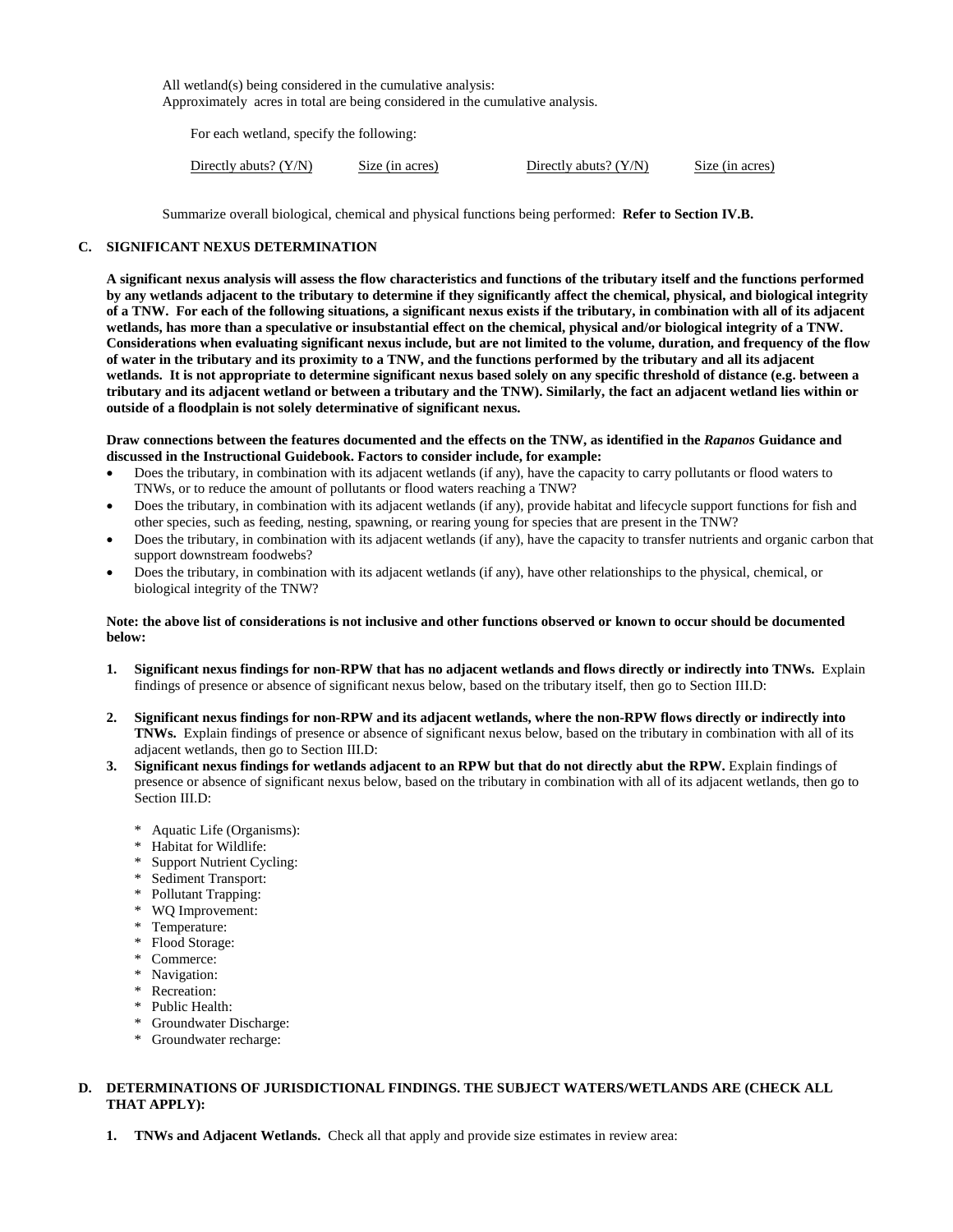$\exists$  TNWs: Wetlands adjacent to TNWs:

- **2. RPWs that flow directly or indirectly into TNWs.**
	- $\boxtimes$  Tributaries of TNWs where tributaries typically flow year-round are jurisdictional. Provide data and rationale indicating that tributary is perennial: **The unnamed tributary was observed to have well developed stream morphology characteristic of perennial flow, including channel sinuosity; sediment sorting; flow observed during the Corps site visit at the beginning of the "wet" season when the last rain had been approximately two days prior to the site visit; and clear and consistent bed, bank, and ordinary high water mark as indicated by the absence of rooted vegetation within the channel, the absence of debris within the channel, and some scour of the channel.**
	- $\Box$  Tributaries of TNW where tributaries have continuous flow "seasonally" (e.g., typically three months each year) are jurisdictional. Data supporting this conclusion is provided at Section III.B. Provide rationale indicating that tributary flows seasonally: The streams

Provide estimates for jurisdictional waters in the review area (check all that apply):

 $\boxtimes$  Tributary waters (linear feet): **214**<br>  $\Box$  Other non-wetland waters:

Other non-wetland waters: acres.

Identify type(s) of waters:

# **3. Non-RPWs[9](#page-5-0) that flow directly or indirectly into TNWs.**

Waterbody that is not a TNW or an RPW, but flows directly or indirectly into a TNW, and it has a significant nexus with a TNW is jurisdictional. Data supporting this conclusion is provided at Section III.C.

Provide estimates for jurisdictional waters within the review area (check all that apply):

- $\Box$  Tributary waters:
- □ Other non-wetland waters:
	- Identify type(s) of waters:

### **4. Wetlands directly abutting an RPW that flow directly or indirectly into TNWs.**

- Wetlands directly abut RPW and thus are jurisdictional as adjacent wetlands.
	- Wetlands directly abutting an RPW where tributaries typically flow year-round. Provide data and rationale indicating that tributary is perennial in Section III.D.2, above.
		- Provide rationale indicating that wetland is directly abutting an RPW:
	- Wetlands directly abutting an RPW where tributaries typically flow "seasonally." Provide data indicating that tributary is seasonal in Section III.B and rationale in Section III.D.2, above. Provide rationale indicating that wetland is directly abutting an RPW: Provide acreage estimates for jurisdictional wetlands in the review area: Provide acreage estimates for jurisdictional wetlands in the review area:

### **5. Wetlands adjacent to but not directly abutting an RPW that flow directly or indirectly into TNWs.**

Wetlands that do not directly abut an RPW, but when considered in combination with the tributary to which they are adjacent and with similarly situated adjacent wetlands, have a significant nexus with a TNW are jurisidictional. Data supporting this conclusion is provided at Section III.C.

Provide acreage estimates for jurisdictional wetlands in the review area:

## **6. Wetlands adjacent to non-RPWs that flow directly or indirectly into TNWs.**

Wetlands adjacent to such waters, and have when considered in combination with the tributary to which they are adjacent and with similarly situated adjacent wetlands, have a significant nexus with a TNW are jurisdictional. Data supporting this conclusion is provided at Section III.C.

Provide acreage estimates for jurisdictional wetlands in the review area:

# **7. Impoundments of jurisdictional waters.[10](#page-5-1)**

As a general rule, the impoundment of a jurisdictional tributary remains jurisdictional.

- Demonstrate that impoundment was created from "waters of the U.S.," or
- $\Box$ Demonstrate that water meets the criteria for one of the categories presented above (1-6), or
- Demonstrate that water is isolated with a nexus to commerce (see  $E$  below).

## **E. ISOLATED [INTERSTATE OR INTRA-STATE] WATERS, INCLUDING ISOLATED WETLANDS, THE USE, DEGRADATION OR DESTRUCTION OF WHICH COULD AFFECT INTERSTATE COMMERCE, INCLUDING ANY SUCH WATERS (CHECK ALL THAT APPLY):[11](#page-5-2)**

<span id="page-5-2"></span>-<br>9

<span id="page-5-1"></span><span id="page-5-0"></span>See Footnote # 3.<br><sup>10</sup> To complete the analysis refer to the key in Section III.D.6 of the Instructional Guidebook.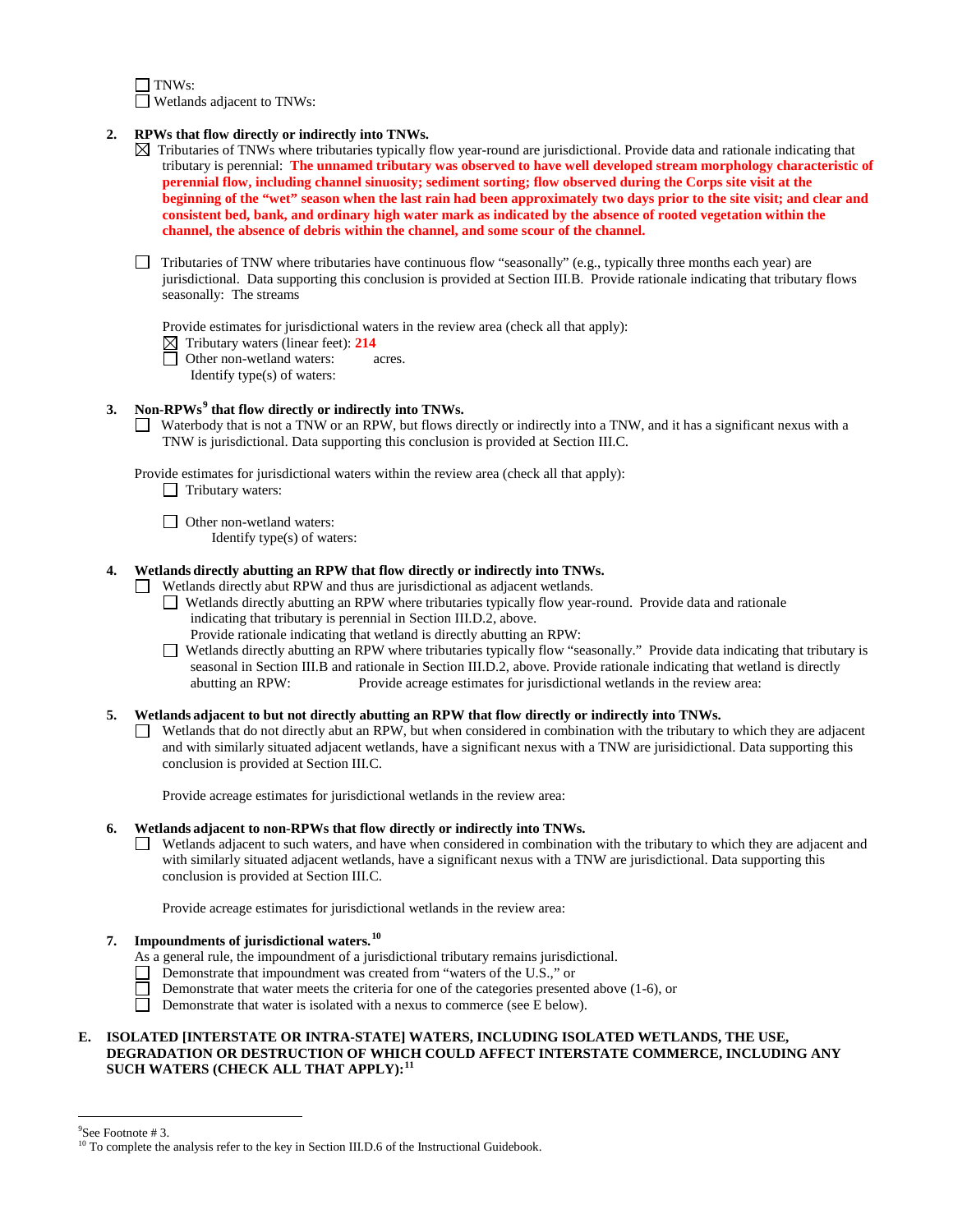which are or could be used by interstate or foreign travelers for recreational or other purposes.

from which fish or shellfish are or could be taken and sold in interstate or foreign commerce.

which are or could be used for industrial purposes by industries in interstate commerce.

Interstate isolated waters. Explain:

Other factors.Explain:

### **Identify water body and summarize rationale supporting determination:**

Provide estimates for jurisdictional waters in the review area (check all that apply):

 Tributary waters:  $\Box$ 

Other non-wetland waters:

Identify type(s) of waters:

Wetlands:

### **F. NON-JURISDICTIONAL WATERS, INCLUDING WETLANDS (CHECK ALL THAT APPLY):**

- $\Box$  If potential wetlands were assessed within the review area, these areas did not meet the criteria in the 1987 Corps of Engineers Wetland Delineation Manual and/or appropriate Regional Supplements.
- Review area included isolated waters with no substantial nexus to interstate (or foreign) commerce.
	- Prior to the Jan 2001 Supreme Court decision in "*SWANCC*," the review area would have been regulated based solely on the "Migratory Bird Rule" (MBR).
		- Waters do not meet the "Significant Nexus" standard, where such a finding is required for jurisdiction. Explain:

□ Other: (explain, if not covered above):

Provide acreage estimates for non-jurisdictional waters in the review area, where the sole potential basis of jurisdiction is the MBR factors (i.e., presence of migratory birds, presence of endangered species, use of water for irrigated agriculture), using best professional judgment (check all that apply):

□ Non-wetland waters (i.e., rivers, streams):

Lakes/ponds:

 $\Box$ 

Other non-wetland waters: List type of aquatic resource:

□ Wetlands:

Provide acreage estimates for non-jurisdictional waters in the review area that do not meet the "Significant Nexus" standard, where such a finding is required for jurisdiction (check all that apply):

 $\Box$ Non-wetland waters (i.e., rivers, streams):

- П Lakes/ponds:
	- Other non-wetland waters: acres. List type of aquatic resource:
- П Wetlands:

# **SECTION IV: DATA SOURCES.**

**A. SUPPORTING DATA. Data reviewed for JD (check all that apply -** checked items shall be included in case file and, where checked and requested, appropriately reference sources below):

 $\boxtimes$  Maps, plans, plots or plat submitted by or on behalf of the applicant/consultant: **vicinity map included in submission dated 10 October 2014.**

- $\boxtimes$  Data sheets prepared/submitted by or on behalf of the applicant/consultant.
	- $\boxtimes$  Office concurs with data sheets/delineation report.
		- Office does not concur with data sheets/delineation report.
- Data sheets prepared by the Corps:
- Corps navigable waters' study:
- U.S. Geological Survey Hydrologic Atlas:
	- USGS NHD data.
- □ USGS 8 and 12 digit HUC maps.
- U.S. Geological Survey map(s). Cite scale & quad name: **1" = 500', Washington D.C.**

USDA Natural Resources Conservation Service Soil Survey. Citation: **soil series on Web Soil Survey report included in submission dated October 2014.**

- $\Box$  National wetlands inventory map(s). Cite name:
- State/Local wetland inventory map(s):
- **FEMA/FIRM** maps:

 $\overline{a}$ **<sup>11</sup> Prior to asserting or declining CWA jurisdiction based solely on this category, Corps Districts will elevate the action to Corps and EPA HQ for review consistent with the process described in the Corps/EPA** *Memorandum Regarding CWA Act Jurisdiction Following Rapanos.*